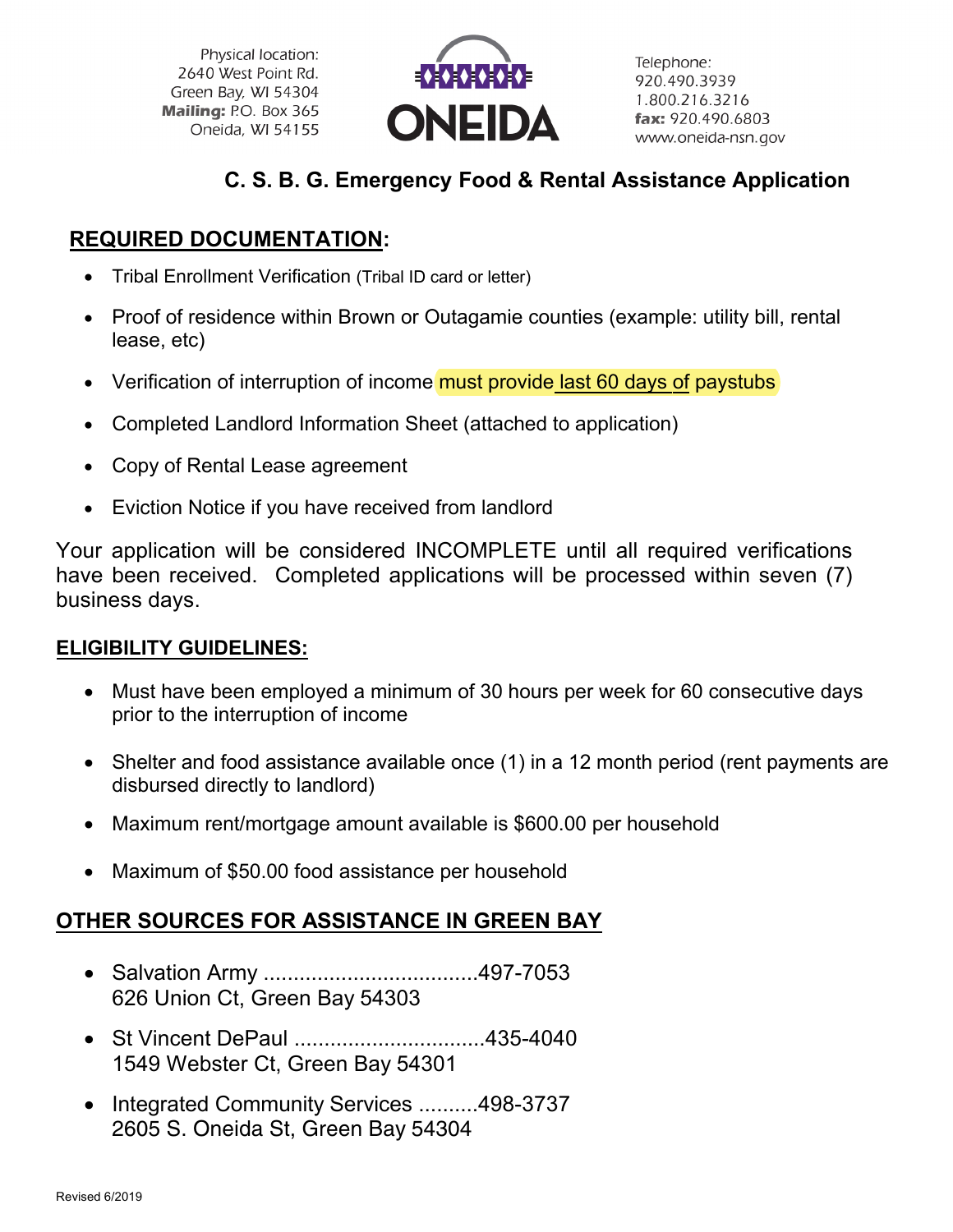Physical location: 2640 West Point Rd. Green Bay, WI 54304 Mailing: P.O. Box 365 Oneida, WI 54155



Telephone: 920.490.3939 1.800.216.3216 fax: 920.490.6803 www.oneida-nsn.gov

## **C. S. B. G. Application for Emergency Food & Rental Assistance Application**

|                                   | DATE OF BIRTH _______________  ENROLLMENT # ______________ TELEPHONE # ____________________________                                                                                                                                                                                                                                                                                                                                                                                                                   |                               |                                                            |                                              |
|-----------------------------------|-----------------------------------------------------------------------------------------------------------------------------------------------------------------------------------------------------------------------------------------------------------------------------------------------------------------------------------------------------------------------------------------------------------------------------------------------------------------------------------------------------------------------|-------------------------------|------------------------------------------------------------|----------------------------------------------|
|                                   |                                                                                                                                                                                                                                                                                                                                                                                                                                                                                                                       |                               |                                                            |                                              |
|                                   | Marital Status: Single/Never Married Married/Living Together Married/Separated Midowed Divorced                                                                                                                                                                                                                                                                                                                                                                                                                       |                               |                                                            |                                              |
|                                   | YOU MUST BRIEFLY DESCRIBE YOUR INTERRUPTION IN INCOME:                                                                                                                                                                                                                                                                                                                                                                                                                                                                |                               |                                                            |                                              |
|                                   |                                                                                                                                                                                                                                                                                                                                                                                                                                                                                                                       |                               |                                                            |                                              |
|                                   | <b>SOURCE(S) OF INCOME:</b> Public Assistance <b>_______ SSI</b> _____ Social Security _____ Disability                                                                                                                                                                                                                                                                                                                                                                                                               |                               | ___ Employment ______ Unemployment _________ Child Support | $\overline{\phantom{nn}}$ TANF<br>-Other     |
|                                   | <b>INCOME:</b> List ALL GROSS past monthly income, include Child Support and Unemployment                                                                                                                                                                                                                                                                                                                                                                                                                             |                               |                                                            |                                              |
| <b>Name</b>                       | <b>Source of Income</b>                                                                                                                                                                                                                                                                                                                                                                                                                                                                                               | <b>Amount</b>                 |                                                            | <b>Verification</b>                          |
|                                   |                                                                                                                                                                                                                                                                                                                                                                                                                                                                                                                       |                               |                                                            |                                              |
| LIST ALL HOUSEHOLD MEMBERS:       |                                                                                                                                                                                                                                                                                                                                                                                                                                                                                                                       |                               |                                                            |                                              |
| Name                              | Date of Birth                                                                                                                                                                                                                                                                                                                                                                                                                                                                                                         | Social Security #             | <b>Relationship to Applicant</b>                           | Native American                              |
| 1.                                |                                                                                                                                                                                                                                                                                                                                                                                                                                                                                                                       |                               |                                                            |                                              |
| 2.                                |                                                                                                                                                                                                                                                                                                                                                                                                                                                                                                                       |                               |                                                            |                                              |
| 3.                                |                                                                                                                                                                                                                                                                                                                                                                                                                                                                                                                       |                               |                                                            |                                              |
| 4.                                |                                                                                                                                                                                                                                                                                                                                                                                                                                                                                                                       |                               |                                                            |                                              |
| Have you applied for Food Stamps? | Do you receive rent assistance through the County or Tribal Housing Allowance office?<br>Do you currently have an open case in Brown or Outagamie County for Public Assistance? $\Box$ YES $\Box$ NO<br>Have you applied to the Food Distribution Program?                                                                                                                                                                                                                                                            |                               |                                                            | $\Box$ YES $\Box$ NO<br>$\Box$ YES $\Box$ NO |
|                                   |                                                                                                                                                                                                                                                                                                                                                                                                                                                                                                                       |                               | <b>CONSENT FOR RELEASE/DISCLOSE &amp; SIGNATURE</b>        |                                              |
|                                   | I consent to release any and all information necessary for the determination of benefits to be made on my behalf, and to the Oneida<br>Nation Economic Support Agency and CSBG. I understand this release may include, but not limited to, any information regarding<br>income, salary, benefits, and disability. I certify that my answers are true and complete to the best of my knowledge. I understand that<br>false or misleading information in my application or interview will result in denial of benefits. |                               |                                                            |                                              |
| <b>Applicant Signature</b>        |                                                                                                                                                                                                                                                                                                                                                                                                                                                                                                                       | <b>Co-Applicant Signature</b> |                                                            | <b>Date</b>                                  |
| <b>OFFICE USE ONLY:</b>           |                                                                                                                                                                                                                                                                                                                                                                                                                                                                                                                       |                               |                                                            |                                              |
|                                   | □ Tribal Id  □ Income \$_______ FPL________ □ LVF   □ POR  □ Eviction  Approved: □Yes □No _                                                                                                                                                                                                                                                                                                                                                                                                                           |                               |                                                            |                                              |
| Revised 6/2019                    |                                                                                                                                                                                                                                                                                                                                                                                                                                                                                                                       |                               |                                                            |                                              |